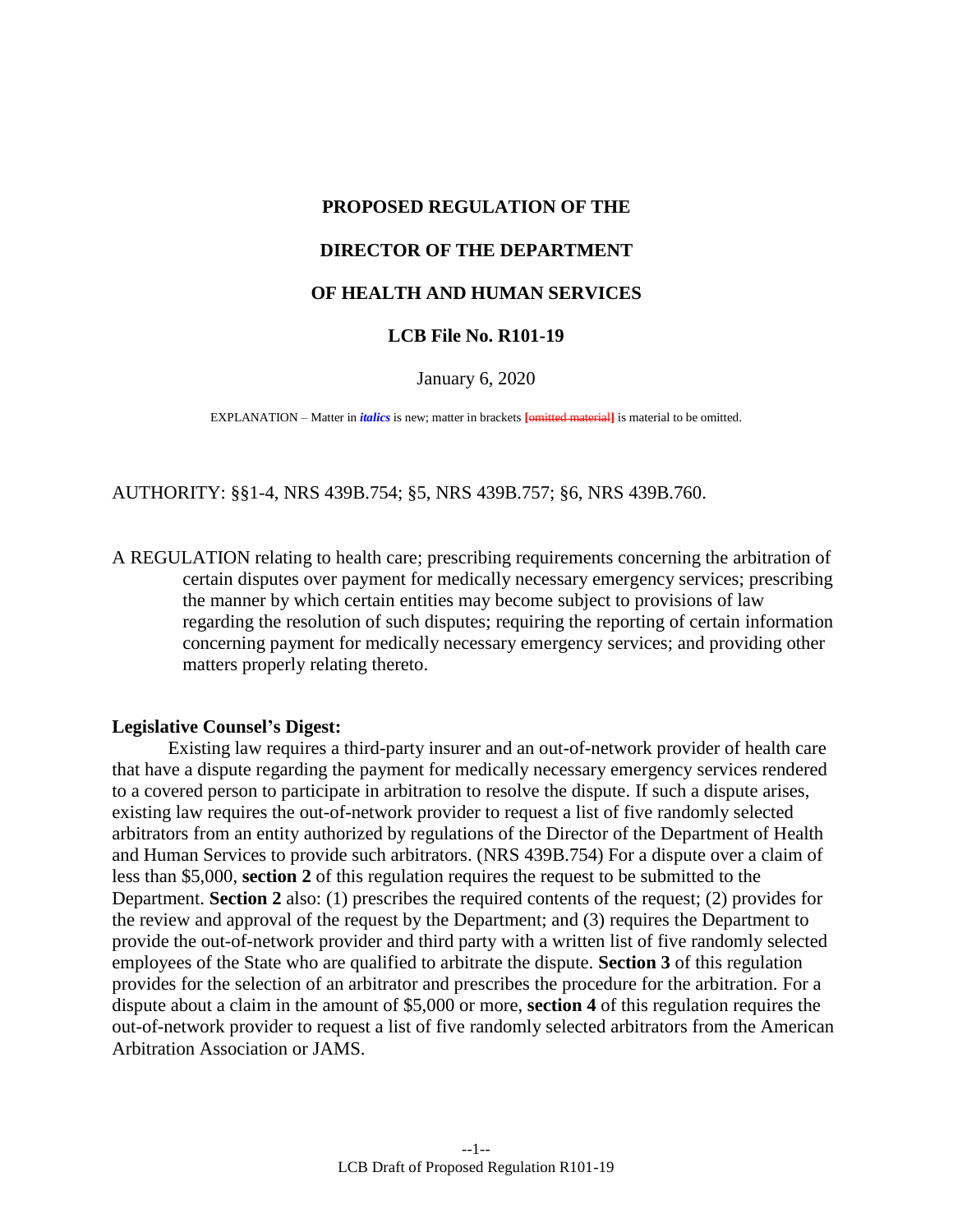Existing law authorizes an entity or organization not otherwise subject to provisions of law governing the resolution of disputes between a third-party insurer and an out-of-network provider of health care over payment for medically necessary emergency services to elect to have those provisions to apply to the entity or organization. Existing law requires the Director to adopt regulations governing such an election. (NRS 439B.757) **Section [5](#page-5-0)** of this regulation prescribes the procedure for making and withdrawing such an election.

 Existing law requires the Department to compile a report which consists of certain information concerning the resolution of disputes regarding the payment of medically necessary emergency services. Existing law requires a provider of health care or third party to provide to the Department any information requested by the Department to complete that report. (NRS 439B.760) **Section [6](#page-5-1)** of this regulation requires a third party that provides coverage to residents of this State to annually submit to the Department certain information for the purpose of compiling that report.

<span id="page-1-0"></span>**Section 1.** Chapter 439 of NAC is hereby amended by adding thereto the provisions set

forth as sections [2](#page-1-1) to [6,](#page-5-1) inclusive, of this regulation.

<span id="page-1-1"></span>**Sec. 2.** *1. To request a list of randomly selected arbitrators pursuant to subsection 3 of NRS 439B.754 to arbitrate a dispute over a claim of less than \$5,000, an out-of-network provider must submit a request to the Department. If the out-of-network provider submits the request because the third party has refused or failed to pay the additional amount requested by the out-of-network-provider pursuant to subsection 2 of NRS 439B.754, the out-of-network provider must submit the request by:* 

 *(a) If the third party refused to pay the additional amount, not later than 30 business days after the date on which the third party notifies the out-of-network provider of the refusal.* 

 *(b) If the third party failed to pay the additional amount for 30 calendar days after receiving a request for the additional amount, not later than 30 business days after that date.*

 *2. A request submitted pursuant to subsection 1 must be in the form prescribed by the Department and include, without limitation:*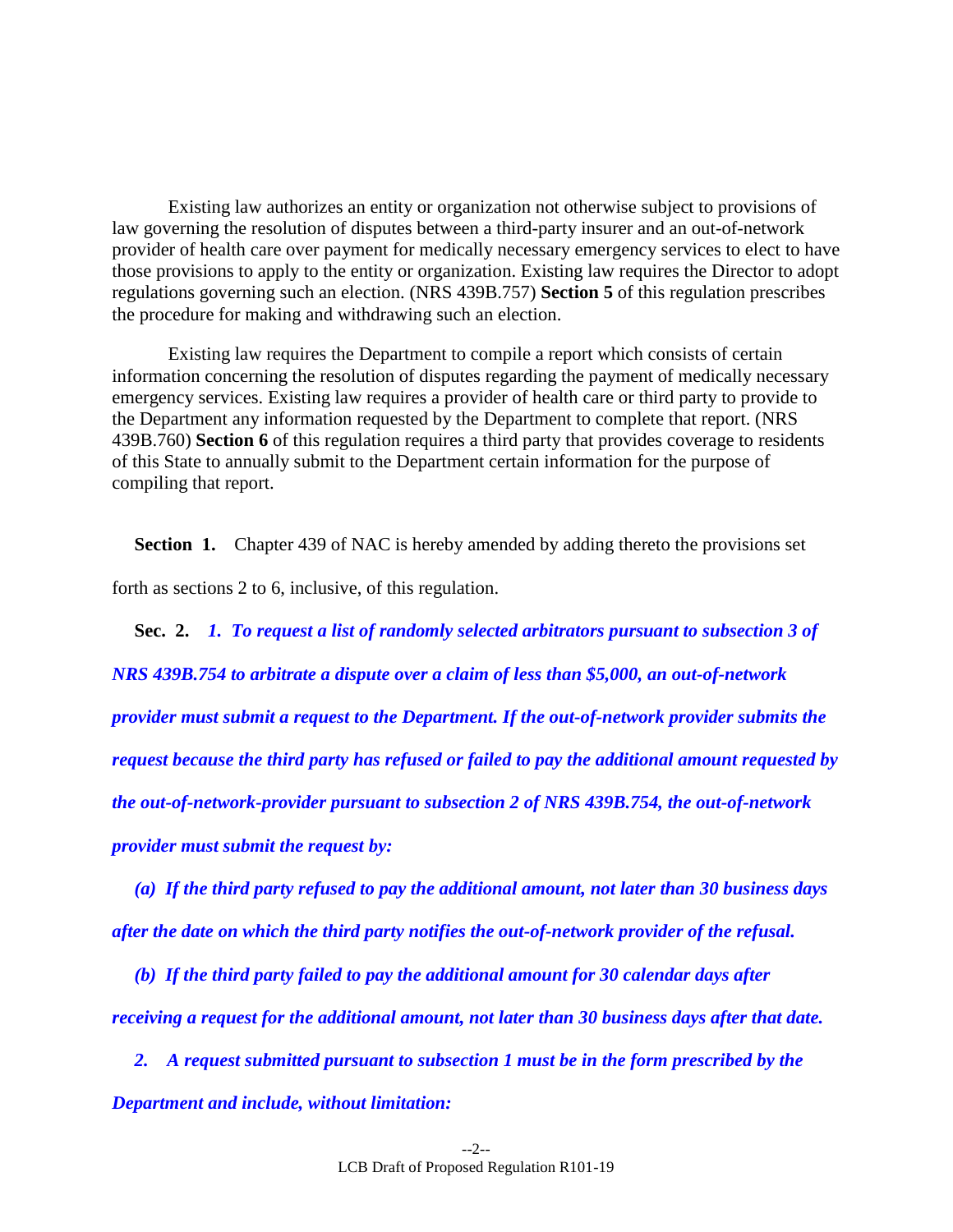*(a) The date on which the medically necessary emergency services to which the complaint pertains were provided and the type of medically necessary emergency services provided;* 

 *(b) The contact information for and location of the out-of-network provider that provided the medically necessary emergency services;* 

 *(c) The type and specialty of each health care practitioner who provided the medically necessary emergency services;* 

 *(d) The type of third party that provides coverage for the covered person to whom the medically necessary emergency medical services were rendered and contact information for that third party; and* 

 *(e) Documentation of:* 

 *(1) The date on which the out-of-network provider received payment from the third party pursuant to subsection 2 of NRS 439B.748 or paragraph (c) of subsection 1 or subsection 2 of NRS 439B.751, as applicable, and the amount of payment received;* 

 *(2) The date on which the out-of-network provider requested additional payment from the third party pursuant to subsection 2 of NRS 439B.754, and the additional amount requested; and* 

 *(3) A representative sample of at least three payments received by the out-of-network provider as compensation for the same medically necessary emergency services provided in the same region of this State from third parties with which the out-of-network provider has not entered into a provider contract.* 

 *3. If the Department does not receive a request pursuant to subsection 1 within the prescribed time, the out-of-network provider shall be deemed to have accepted the payment*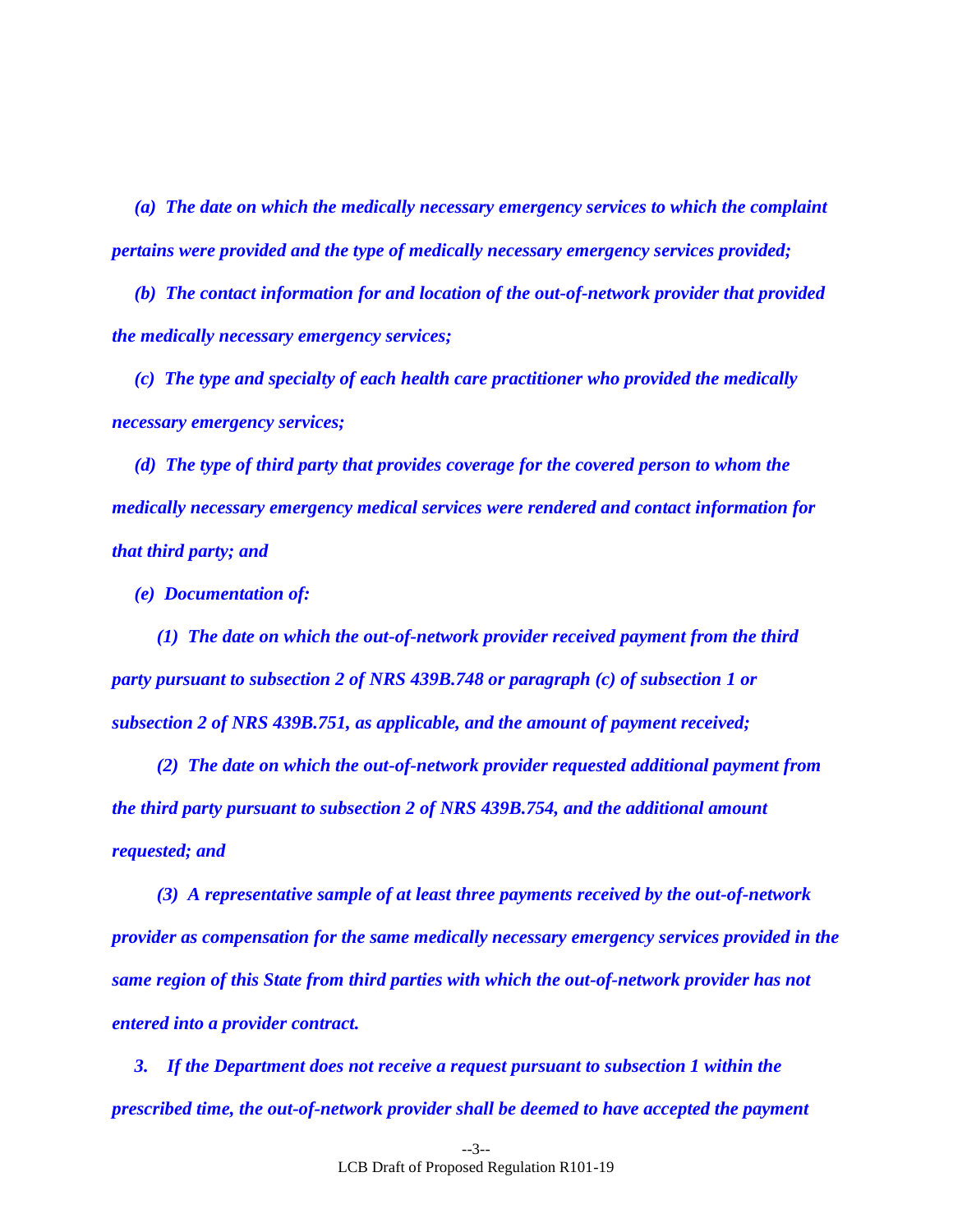*received from the third party pursuant to subsection 2 of NRS 439B.748 or paragraph (c) of subsection 1 or subsection 2 of NRS 439B.751, as applicable, as payment in full for the medically necessary emergency services.* 

 *4. Not later than 5 days after receiving a request pursuant to subsection 1, the Department shall notify the out-of-network provider in writing of the receipt of the request. Not later than 15 days after receiving the request, the Department shall:* 

 *(a) Review the request and verify the information contained therein; and* 

 *(b) Notify the out-of-network provider in writing of any additional information necessary to complete or clarify the request.*

 *5. The Department will approve a request not later than 5 days after determining that the request is complete and clear. Not later than 5 days after approving a request, the Department shall:* 

 *(a) Notify the out-of-network provider and the third party in writing of the approval; and* 

 *(b) Provide the out-of-network provider and third party with a written list of five randomly selected employees of the Office for Consumer Health Assistance of the Department who are qualified to arbitrate the dispute.* 

<span id="page-3-0"></span>**Sec. 3.** *1. Not later than 10 days after receiving a list of arbitrators pursuant to subsection 5 of section [2](#page-1-1) of this regulation, the out-of-network provider and third party shall strike arbitrators from the list in the manner required by subsection 4 of NRS 439B.754 and provide the name or names of any remaining arbitrator on the list in writing to the Department.*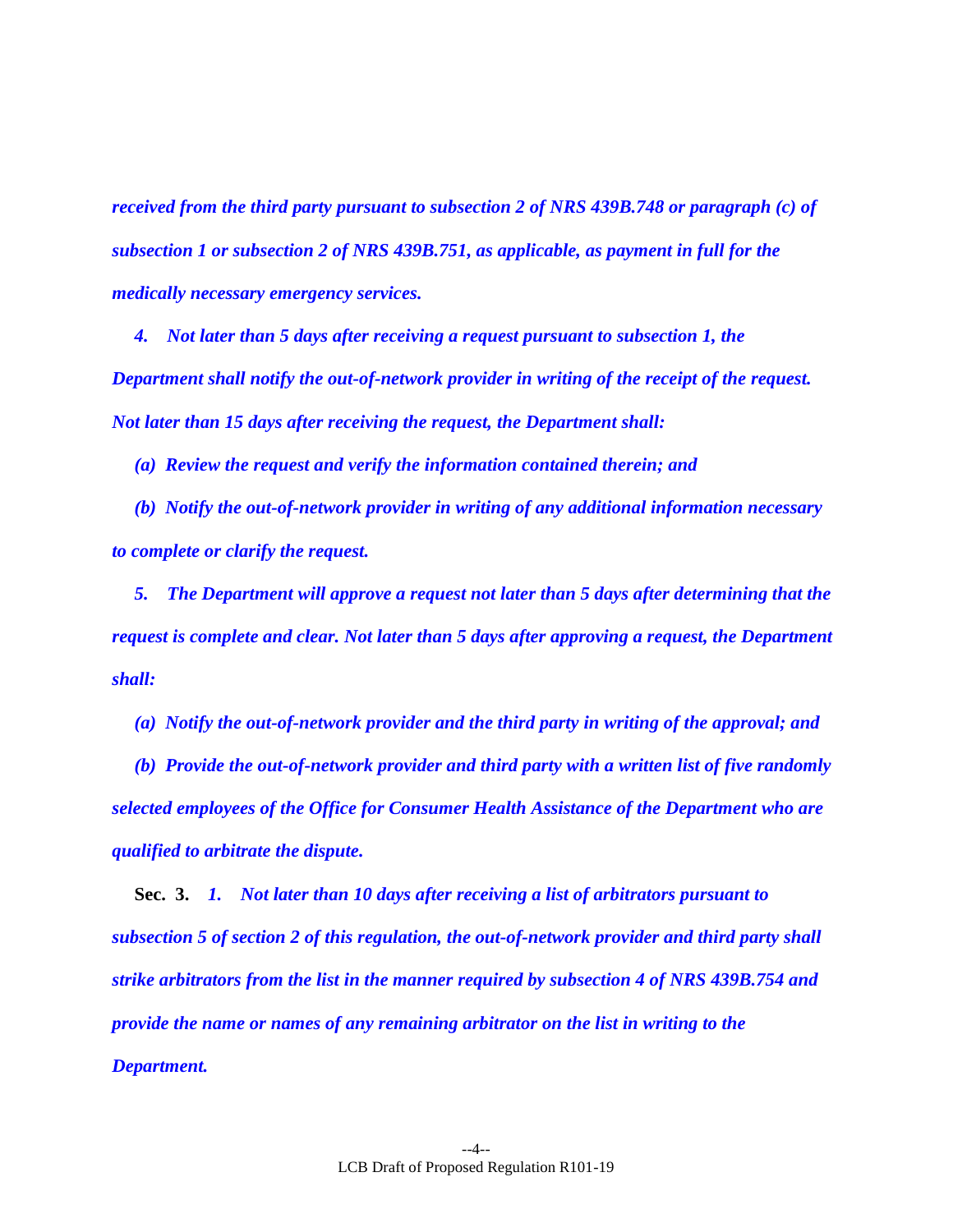*2. Not later than 5 business days after receiving the name of any remaining arbitrator on the list pursuant to subsection 1, the Department shall:* 

 *(a) If one arbitrator remains, notify the out-of-network provider and the third party in writing of the name of that arbitrator.*

 *(b) If more than one arbitrator remains, randomly select an arbitrator from the remaining arbitrators as required by subsection 4 of NRS 439B.754 and notify the out-of-network provider and the third party in writing of the name of that arbitrator.* 

 *3. An arbitrator selected pursuant to subsection 2 shall request from the third party and the out-of-network provider any information the arbitrator deems necessary to assist in making a determination. The out-of-network provider and third party shall provide such information to the arbitrator not later than 10 days after receiving the request. If either party fails to provide information requested by the arbitrator within that time, the arbitrator may proceed and make a determination based on the evidence available to the arbitrator.* 

 *4. Not later than 30 days after receiving information pursuant to subsection 3 or, if the information is not provided, not later than 30 days after the expiration of the period for submission of the information, as applicable, the arbitrator shall make a determination as provided in subsection 6 of NRS 439B.754 and notify the parties of that determination.* 

<span id="page-4-0"></span>**Sec. 4.** *An out-of-network provider that wishes to request a list of randomly selected arbitrators pursuant to subsection 3 of NRS 439B.754 to arbitrate a dispute over a claim of \$5,000 or more must request a list of five randomly selected arbitrators from:* 

 *1. The American Arbitration Association or its successor organization; or* 

 *2. JAMS or its successor organization.*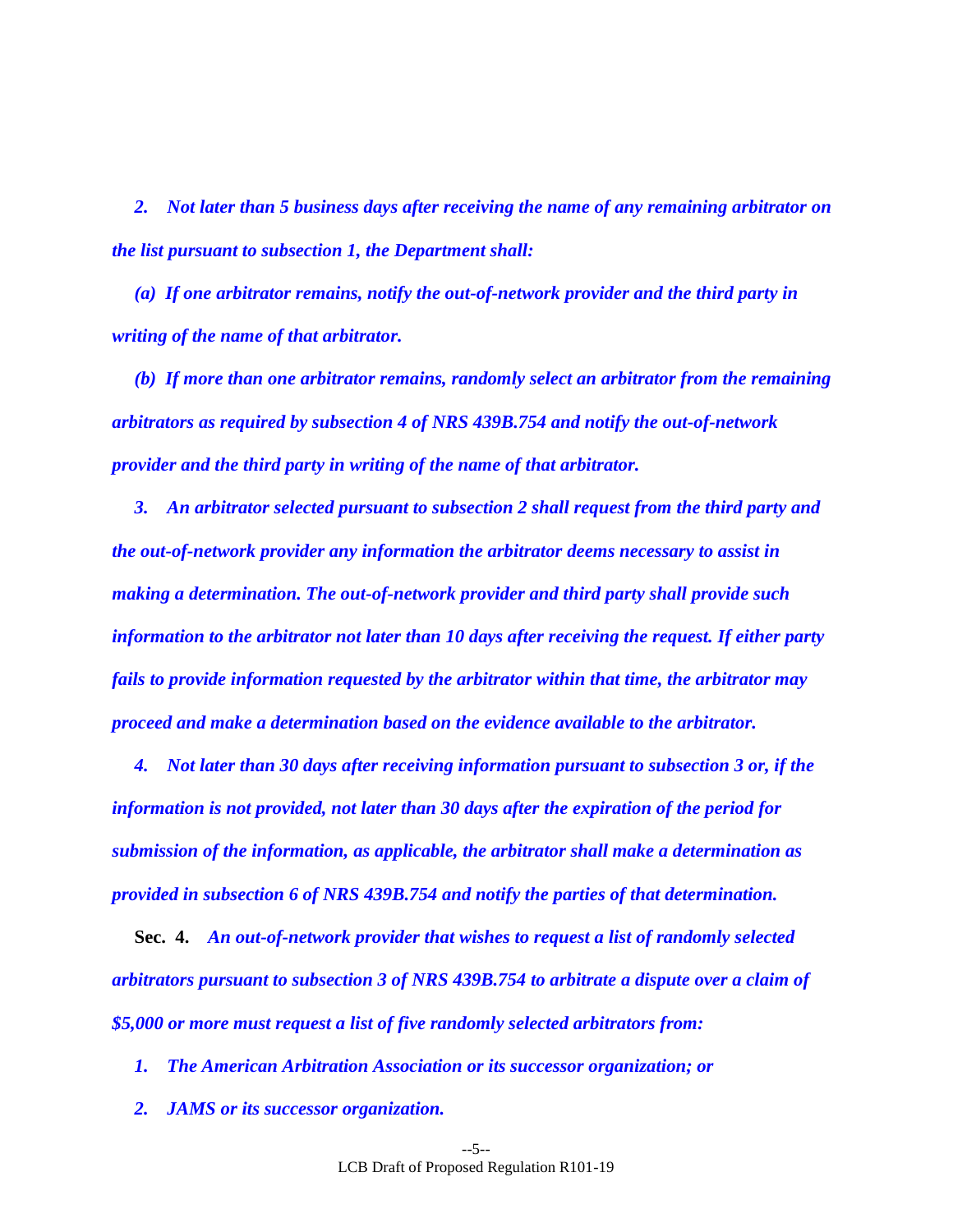<span id="page-5-0"></span>**Sec. 5.** *1. To elect to have the provisions of NRS 439B.700 to 439B.760, inclusive, apply to an entity or organization that is not otherwise subject to those provisions as authorized pursuant to NRS 439B.757, the entity or organization must apply to the Department in the form prescribed by the Department. The application must include, without limitation:* 

 *(a) The name of and contact information of the entity or organization;* 

 *(b) A description of the type of entity or organization, as applicable, that it is; and* 

 *(c) The date on which the entity or organization requests the election to become effective.* 

 *2. Any entity or organization may withdraw its election to have the provisions of NRS 439B.700 to 439B.760, inclusive, apply to the entity or organization by submitting an application to the Department in the form prescribed by the Department not less than 30 days before the date on which the withdrawal is requested to become effective. The application must include, without limitation:* 

 *(a) The name of and contact information for the entity or organization;* 

 *(b) A description of the type of entity or organization, as applicable, that it is;* 

 *(c) The date on which the entity or organization requests the withdrawal to become effective; and* 

<span id="page-5-1"></span> *(d) The reason for requesting to withdraw the election.* 

**Sec. 6.** *On or before December 31 of each year, each third party that provides coverage to residents of this State shall submit to the Department in the form prescribed by the Department:* 

 *1. The name of and contact information for the third party;* 

 *2. A description of the type of third party that it is;*